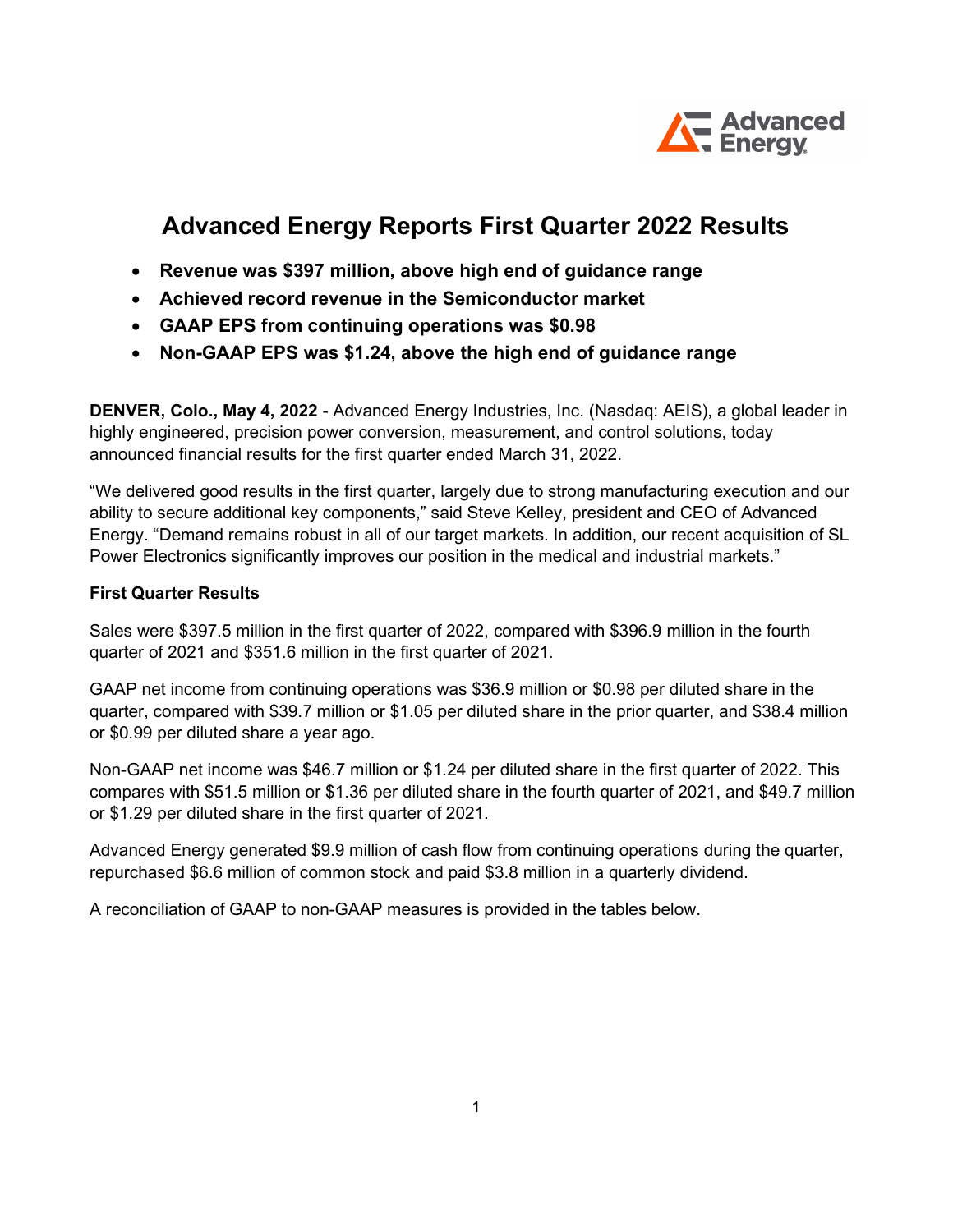## Acquisition of SL Power Electronics

On April 25, 2022, Advanced Energy completed the acquisition of SL Power Electronics for a base purchase price of \$144.5 million, subject to a customary adjustment for working capital.

## Second Quarter 2022 Guidance

Based on the Company's current view, beliefs, and assumptions, guidance for the second quarter of 2022 is within the following ranges:

|                                     | Q <sub>2</sub> 2022            |
|-------------------------------------|--------------------------------|
| Revenues                            | \$395 million +/- \$25 million |
| GAAP EPS from continuing operations | $$0.65 +/- $0.30$              |
| Non-GAAP EPS                        | $$1.05 +/- $0.30$              |

## Conference Call

Management will host a conference call today, May 4, 2022, at 4:30 p.m. Eastern Time to discuss the first quarter financial results. To participate in the live conference call, please dial 877-428-7458 approximately five minutes prior to the start of the meeting and an operator will connect you. International participants can dial 862-298-0702. A webcast will also be available on our investors web page at ir.advancedenergy.com in the Events & Presentations section. The archived webcast will be available approximately two hours following the end of the live event.

## About Advanced Energy

Advanced Energy Industries, Inc. (Nasdaq: AEIS) is a global leader in the design and manufacture of highly engineered, precision power conversion, measurement and control solutions for mission-critical applications and processes. Advanced Energy's power solutions enable customer innovation in complex applications for a wide range of industries including semiconductor equipment, industrial, manufacturing, telecommunications, data center computing and healthcare. With engineering knowhow and responsive service and support for customers around the globe, the company builds collaborative partnerships to meet technology advances, propels growth of its customers and innovates the future of power. Advanced Energy has devoted four decades to perfecting power. It is headquartered in Denver, Colorado, USA. For more information, visit www.advancedenergy.com.

Advanced Energy | Precision. Power. Performance.

## For more information, contact:

Edwin Mok Advanced Energy Industries, Inc. 970-407-6555 ir@aei.com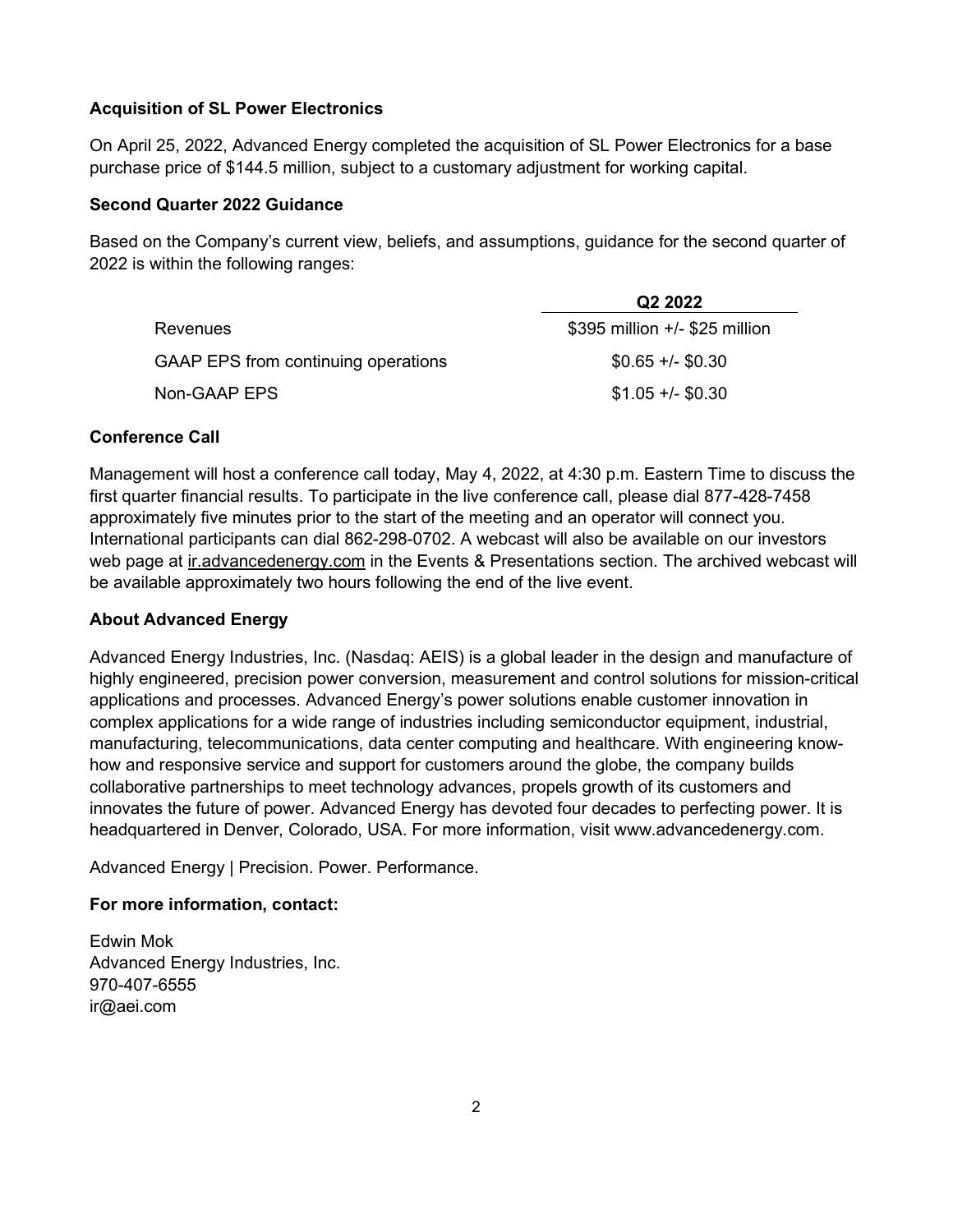#### Non-GAAP Measures

This release includes GAAP and non-GAAP income and per-share earnings data and other GAAP and non-GAAP financial information. Advanced Energy's non-GAAP measures exclude the impact of non-cash related charges such as stock-based compensation and amortization of intangible assets, as well as discontinued operations, and non-recurring items such as acquisition-related costs and restructuring expenses. The non-GAAP measures included in this release are not in accordance with, or an alternative for, similar measures calculated under generally accepted accounting principles and may be different from non-GAAP measures used by other companies. In addition, these non-GAAP measures are not based on any comprehensive set of accounting rules or principles. We believe that these non-GAAP measures provide useful information to management and investors to evaluate business performance without the impacts of certain non-cash charges, non-economic foreign currency remeasurements, and other cash charges which are not part of our usual operations. We use these non-GAAP measures to assess performance against business objectives, make business decisions, develop budgets, forecast future periods, assess trends, and evaluate financial impacts of various scenarios. In addition, management's incentive plans include these non-GAAP measures as criteria for achievements. Additionally, we believe that these non-GAAP measures, in combination with its financial results calculated in accordance with GAAP, provide investors with additional perspective. To gain a complete picture of all effects on our financial results from any and all events, management does (and investors should) rely upon the GAAP measures as well, as the items excluded from non-GAAP measures may contribute to not accurately reflecting the underlying performance of the company's continuing operations for the period in which they are incurred. Furthermore, the use of non-GAAP measures has limitations in that such measures do not reflect all of the amounts associated with our results of operations as determined in accordance with GAAP, and these measures should only be used to evaluate our results of operations in conjunction with the corresponding GAAP measures.

#### Forward-Looking Statements

Our guidance with respect to anticipated financial results, potential future growth and profitability, guidance on possible future results, future business mix, expectations regarding future market trends, future performance within specific markets and other statements herein or made on the aboveannounced conference call that are not historical information are forward-looking statements within the meaning of Section 27A of the Securities Act of 1933 and Section 21E of the Securities Exchange Act of 1934. Forward-looking statements are subject to known and unknown risks and uncertainties that could cause actual results to differ materially from those expressed or implied by such statements. Such risks and uncertainties include, but are not limited to: (a) supply chain disruptions and component shortages that may impact our ability to obtain in a timely manner the materials necessary to manufacture products; (b) the effects of global macroeconomic conditions upon demand for our products and services; (c) the volatility and cyclicality of the industries we serve, particularly the semiconductor industry; (d) delays in capital spending by end-users in our served markets; (e) the risks and uncertainties related to the integration of acquired companies including SL Power Electronics; (f) the continuing spread of COVID-19 and its potential adverse impact on our product manufacturing, research and development, supply chain, services and administrative operations; (g) the accuracy of our estimates related to fulfilling solar inverter product warranty and post-warranty obligations; (h) our ability to realize our plan to avoid additional costs after the solar inverter winddown; (i) the accuracy of our assumptions on which our financial statement projections are based; (j)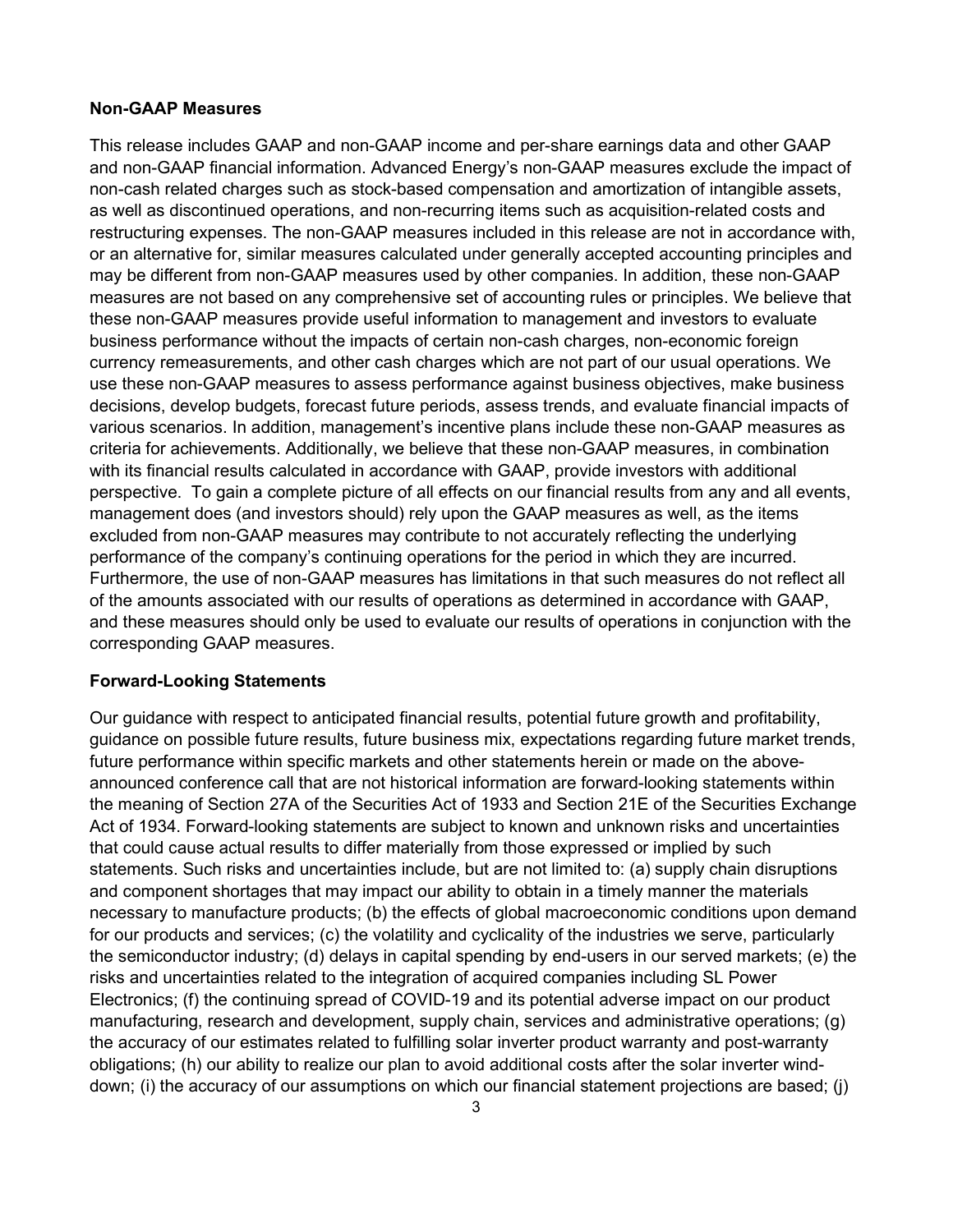the impact of component or product price changes, which may result from a variety of factors; (k) the timing of orders received from customers; (l) our ability to realize benefits from cost improvement efforts including avoided costs, restructuring plans and inorganic growth; (m) unanticipated changes to management's estimates, reserves or allowances; (n) changes and adjustments to the tax expense and benefits related to the U.S. tax reform that was enacted in late 2017; and (o) the impact of political, economic and policy tensions and conflicts between China and the United States, or between any countries in which we operate or sell products , any of which could negatively impact our customers' and our presence, operations, and financial results. These and other risks are described in Advanced Energy's Form 10 K, Forms 10 Q and other reports and statements filed with the Securities and Exchange Commission (the "SEC"). These reports and statements are available on the SEC's website at www.sec.gov. Copies may also be obtained from Advanced Energy's investor relations page at ir.advancedenergy.com or by contacting Advanced Energy's investor relations at 970-407- 6555. Forward-looking statements are made and based on information available to us on the date of this press release. Aspirational goals and targets discussed on the conference call or in the presentation materials should not be interpreted in any respect as guidance. We assume no obligation to update the information in this press release.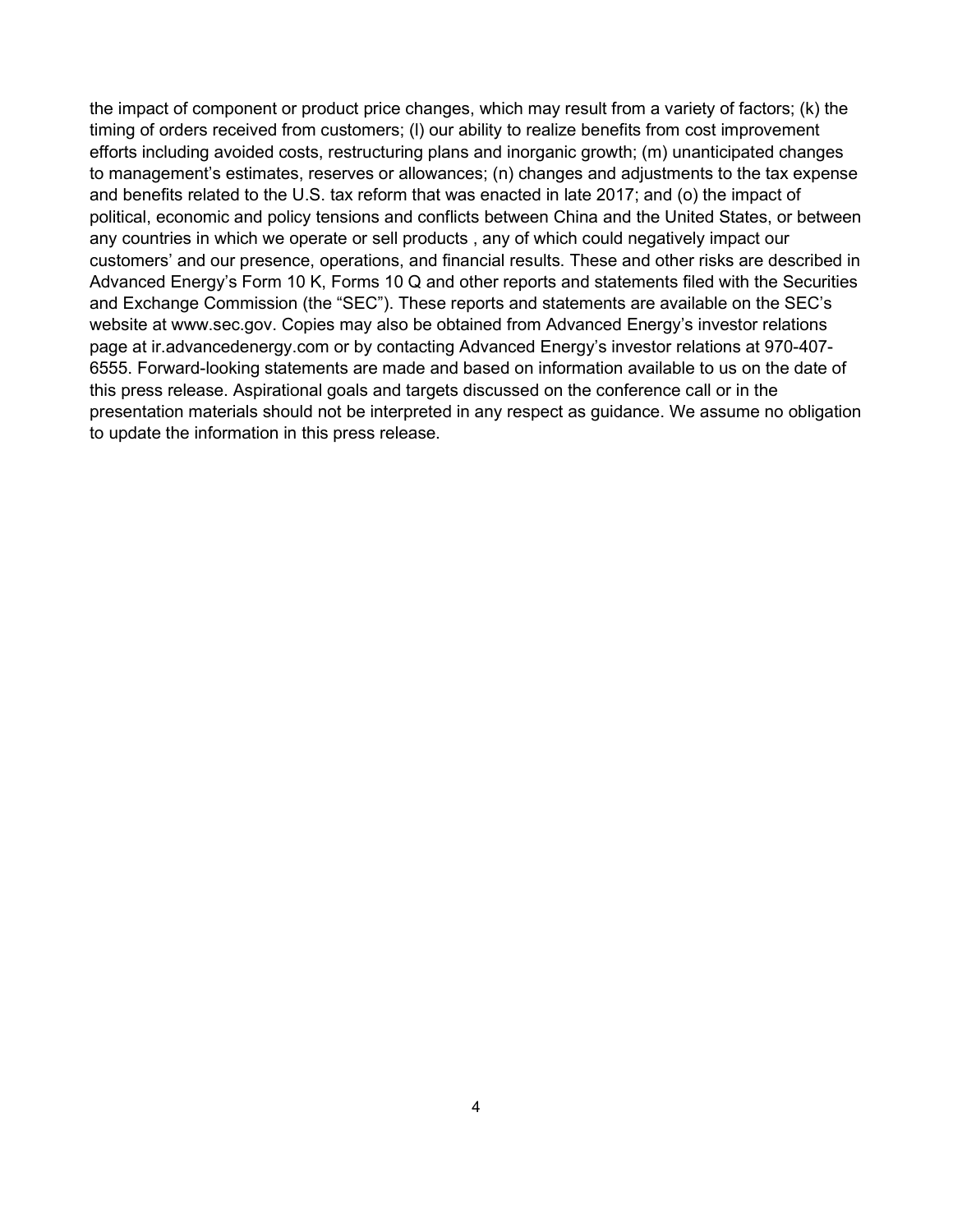#### ADVANCED ENERGY INDUSTRIES, INC. CONDENSED CONSOLIDATED STATEMENTS OF OPERATIONS (UNAUDITED) (in thousands, except per share data)

|                                                                        | <b>Three Months Ended</b> |         |    |         |    |              |
|------------------------------------------------------------------------|---------------------------|---------|----|---------|----|--------------|
|                                                                        | March 31,                 |         |    |         |    | December 31, |
|                                                                        |                           | 2022    |    | 2021    |    | 2021         |
| Sales, net                                                             | \$                        | 397,459 | \$ | 351,620 | \$ | 396,930      |
| Cost of sales                                                          |                           | 253,143 |    | 214,117 |    | 257,183      |
| Gross profit                                                           |                           | 144,316 |    | 137,503 |    | 139,747      |
| Gross margin %                                                         |                           | 36.3 %  |    | 39.1 %  |    | 35.2 %       |
| Operating expenses:                                                    |                           |         |    |         |    |              |
| Research and development                                               |                           | 43,614  |    | 40,168  |    | 40,966       |
| Selling, general, and administrative                                   |                           | 49,318  |    | 46,731  |    | 48,784       |
| Amortization of intangible assets                                      |                           | 5,509   |    | 5,384   |    | 5,556        |
| Restructuring expense                                                  |                           | 1,218   |    | 1,038   |    | 2,231        |
| Total operating expenses                                               |                           | 99,659  |    | 93,321  |    | 97,537       |
| Operating income                                                       |                           | 44,657  |    | 44,182  |    | 42,210       |
| Other income (expense), net                                            |                           | (842)   |    | (507)   |    | 704          |
| Income from continuing operations, before income taxes                 |                           | 43,815  |    | 43,675  |    | 42,914       |
| Provision for income taxes                                             |                           | 6,953   |    | 5,284   |    | 3,187        |
| Income from continuing operations                                      |                           | 36,862  |    | 38,391  |    | 39,727       |
| Income (loss) from discontinued operations, net of income taxes        |                           | (98)    |    | 310     |    | (98)         |
| Net income                                                             |                           | 36,764  |    | 38,701  |    | 39,629       |
| Income (loss) from continuing operations attributable to               |                           |         |    |         |    |              |
| noncontrolling interest                                                |                           | (14)    |    | 33      |    | (26)         |
| Net income attributable to Advanced Energy Industries, Inc.            | \$                        | 36,778  | \$ | 38,668  | \$ | 39,655       |
| Basic weighted-average common shares outstanding                       |                           | 37,549  |    | 38,328  |    | 37,672       |
| Diluted weighted-average common shares outstanding                     |                           | 37,770  |    | 38,583  |    | 37,866       |
| Earnings per share attributable to Advanced Energy Industries,<br>Inc: |                           |         |    |         |    |              |
| Continuing operations:                                                 |                           |         |    |         |    |              |
| Basic earnings per share                                               | \$                        | 0.98    | \$ | 1.00    | \$ | 1.06         |
| Diluted earnings per share                                             | \$                        | 0.98    | \$ | 0.99    | \$ | 1.05         |
| Discontinued operations:                                               |                           |         |    |         |    |              |
| Basic earnings (loss) per share                                        | \$                        |         | \$ | 0.01    | \$ |              |
| Diluted earnings (loss) per share                                      | \$                        |         | \$ | 0.01    | \$ |              |
| Net income:                                                            |                           |         |    |         |    |              |
| <b>Basic earnings per share</b>                                        | \$                        | 0.98    | \$ | 1.01    | \$ | 1.05         |
| Diluted earnings per share                                             | \$                        | 0.97    | \$ | 1.00    | \$ | 1.05         |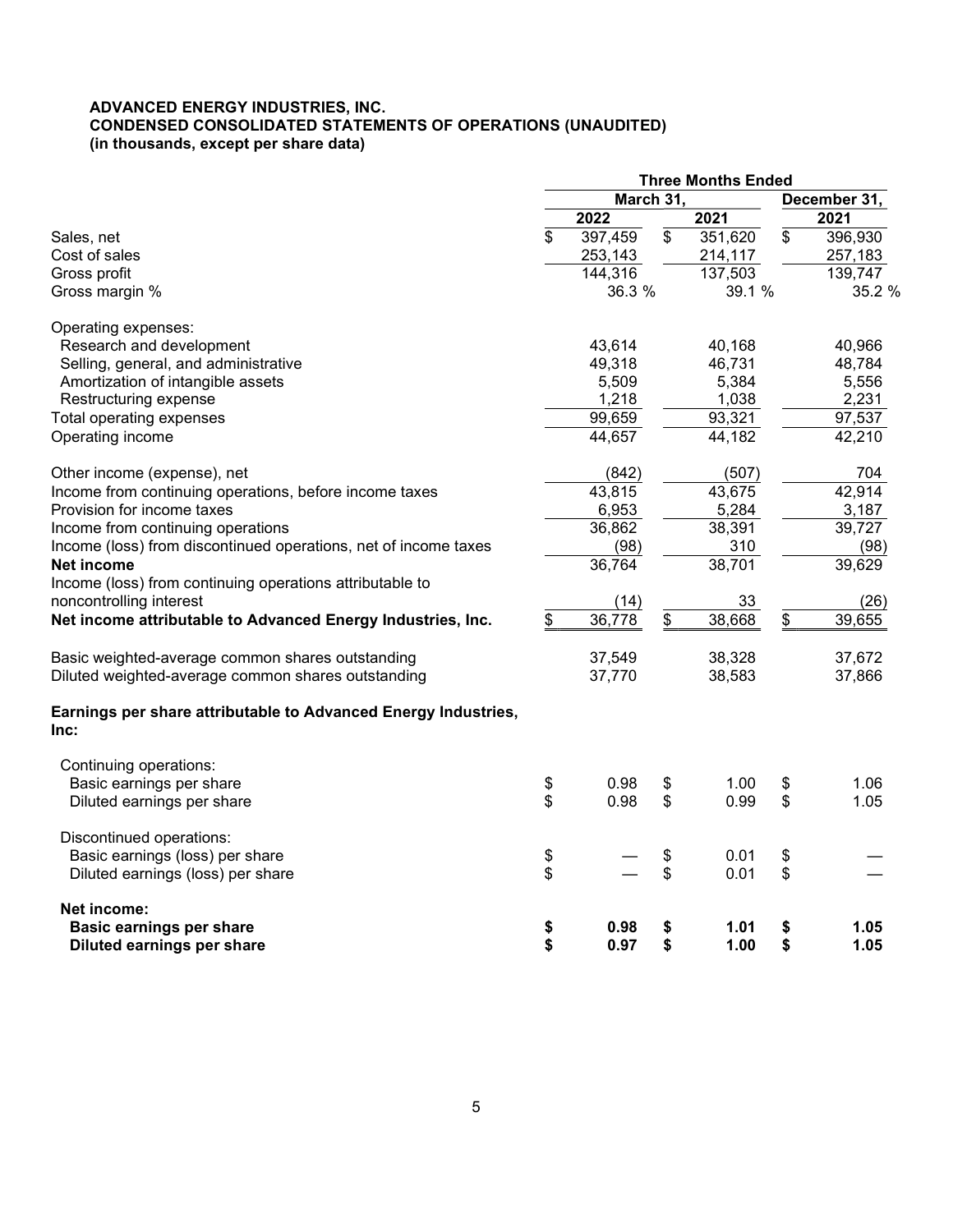#### ADVANCED ENERGY INDUSTRIES, INC. CONDENSED CONSOLIDATED BALANCE SHEETS (UNAUDITED) (in thousands)

|                                                | March 31,<br>2022 | December 31,<br>2021 |  |  |
|------------------------------------------------|-------------------|----------------------|--|--|
| <b>ASSETS</b>                                  |                   |                      |  |  |
| Current assets:                                |                   |                      |  |  |
| Cash and cash equivalents                      | \$<br>521,236     | \$<br>544,372        |  |  |
| Marketable securities                          | 2,282             | 2,296                |  |  |
| Accounts and other receivable, net             | 248,732           | 237,227              |  |  |
| Inventories                                    | 360,801           | 338,410              |  |  |
| Other current assets                           | 41,429            | 39,929               |  |  |
| Total current assets                           | 1,174,480         | 1,162,234            |  |  |
| Property and equipment, net                    | 117,287           | 114,830              |  |  |
| Operating lease right-of-use assets            | 101,581           | 101,769              |  |  |
| Deposits and other assets                      | 27,175            | 19,669               |  |  |
| Goodwill and intangible assets, net            | 365,101           | 371,596              |  |  |
| Deferred income tax assets                     | 46,734            | 47,242               |  |  |
| <b>Total assets</b>                            | \$1,832,358       | 1,817,340<br>\$      |  |  |
| LIABILITIES AND STOCKHOLDERS' EQUITY           |                   |                      |  |  |
| <b>Current liabilities:</b>                    |                   |                      |  |  |
| Accounts payable                               | \$<br>183,085     | \$<br>193,708        |  |  |
| Other accrued expenses                         | 144,592           | 140,645              |  |  |
| Current portion of long-term debt              | 20,000            | 20,000               |  |  |
| Current portion of operating lease liabilities | 15,718            | 15,843               |  |  |
| <b>Total current liabilities</b>               | 363,395           | 370,196              |  |  |
| Long-term debt                                 | 367,868           | 372,733              |  |  |
| Other long-term liabilities                    | 199,776           | 202,915              |  |  |
| Long-term liabilities                          | 567,644           | 575,648              |  |  |
| <b>Total liabilities</b>                       | 931,039           | 945,844              |  |  |
| Advanced Energy stockholders' equity           | 900,688           | 870,851              |  |  |
| Noncontrolling interest                        | 631               | 645                  |  |  |
| Total stockholders' equity                     | 901,319           | 871,496              |  |  |
| Total liabilities and stockholders' equity     | \$1,832,358       | \$<br>1,817,340      |  |  |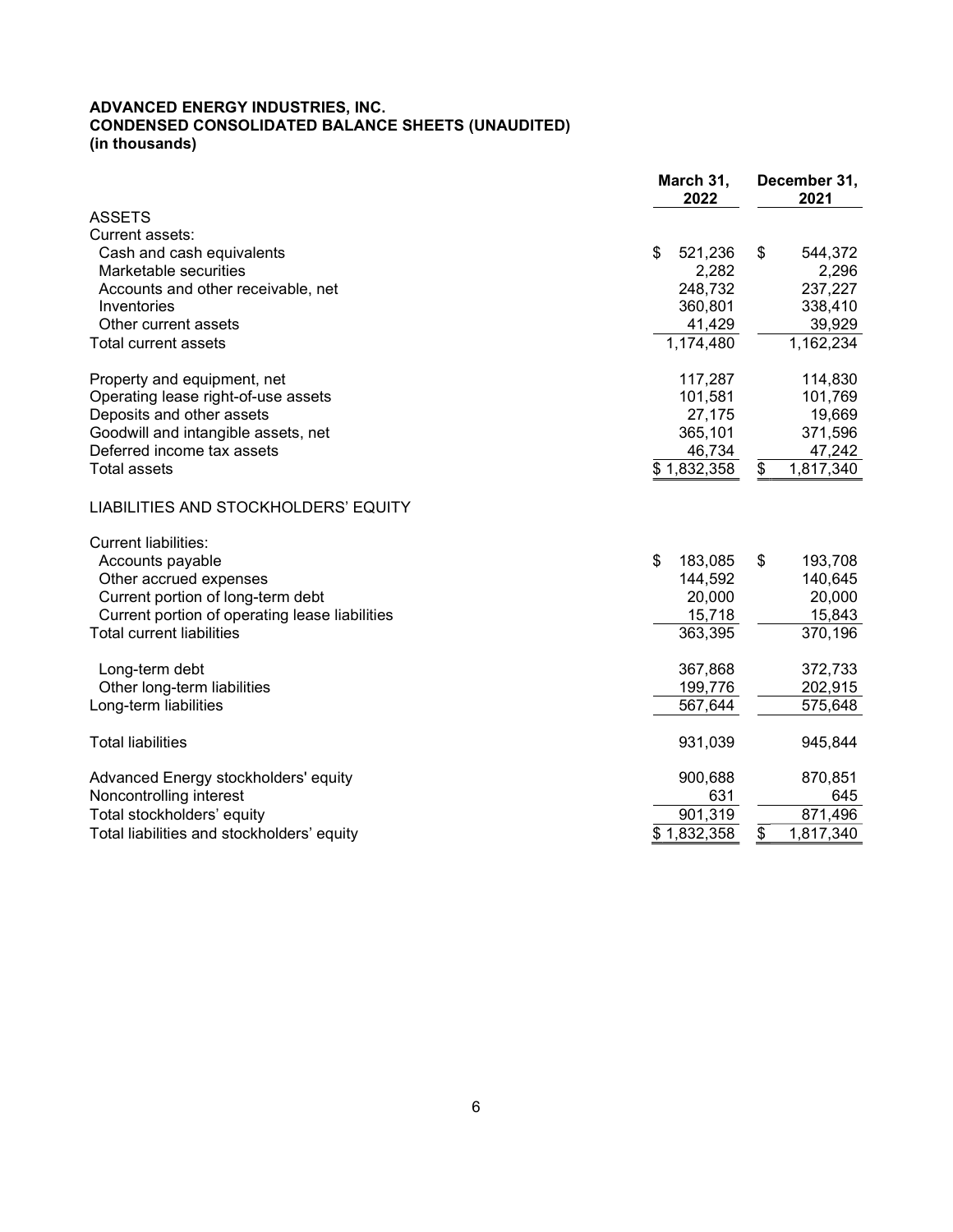#### ADVANCED ENERGY INDUSTRIES, INC. CONDENSED CONSOLIDATED STATEMENT OF CASH FLOWS (UNAUDITED) (in thousands)

|                                                                            | Three Months Ended March 31, |           |    |           |
|----------------------------------------------------------------------------|------------------------------|-----------|----|-----------|
|                                                                            |                              | 2022      |    | 2021      |
| <b>CASH FLOWS FROM OPERATING ACTIVITIES:</b>                               |                              |           |    |           |
| Net income                                                                 | \$                           | 36,764    | \$ | 38,701    |
| Less: income (loss) from discontinued operations, net of income taxes      |                              | (98)      |    | 310       |
| Income from continuing operations, net of income taxes                     |                              | 36,862    |    | 38,391    |
| Adjustments to reconcile net income to net cash from operating activities: |                              |           |    |           |
| Depreciation and amortization                                              |                              | 13,888    |    | 12,721    |
| Stock-based compensation expense                                           |                              | 3,928     |    | 5,701     |
| Provision for deferred income taxes                                        |                              | (1,060)   |    | (5)       |
| Loss on disposal of assets                                                 |                              | 276       |    | 275       |
| Changes in operating assets and liabilities, net of assets acquired        |                              | (43, 981) |    | (2,819)   |
| Net cash from operating activities from continuing operations              |                              | 9,913     |    | 54,264    |
| Net cash from operating activities from discontinued operations            |                              | (92)      |    | (185)     |
| Net cash from operating activities                                         |                              | 9,821     |    | 54,079    |
| <b>CASH FLOWS FROM INVESTING ACTIVITIES:</b>                               |                              |           |    |           |
| Proceeds from sale of assets                                               |                              |           |    | 6         |
| Purchases of property and equipment                                        |                              | (13,075)  |    | (8, 817)  |
| Acquisitions, net of cash acquired                                         |                              | (600)     |    | (3,604)   |
| Net cash from investing activities                                         |                              | (13, 675) |    | (12, 415) |
| <b>CASH FLOWS FROM FINANCING ACTIVITIES:</b>                               |                              |           |    |           |
| Payments on long-term borrowings                                           |                              | (5,000)   |    | (4,375)   |
| Dividend payments                                                          |                              | (3,789)   |    | (3,854)   |
| Purchase and retirement of common stock                                    |                              | (6, 594)  |    |           |
| Net payments related to stock-based awards                                 |                              | (2, 430)  |    | (4, 214)  |
| Net cash from in financing activities                                      |                              | (17, 813) |    | (12,443)  |
| <b>EFFECT OF CURRENCY TRANSLATION ON CASH</b>                              |                              | (1,469)   |    | 321       |
| <b>NET CHANGE IN CASH AND CASH EQUIVALENTS</b>                             |                              | (23, 136) |    | 29,542    |
| CASH AND CASH EQUIVALENTS, beginning of period                             |                              | 544,372   |    | 480,368   |
| CASH AND CASH EQUIVALENTS, end of period                                   | \$                           | 521,236   | \$ | 509,910   |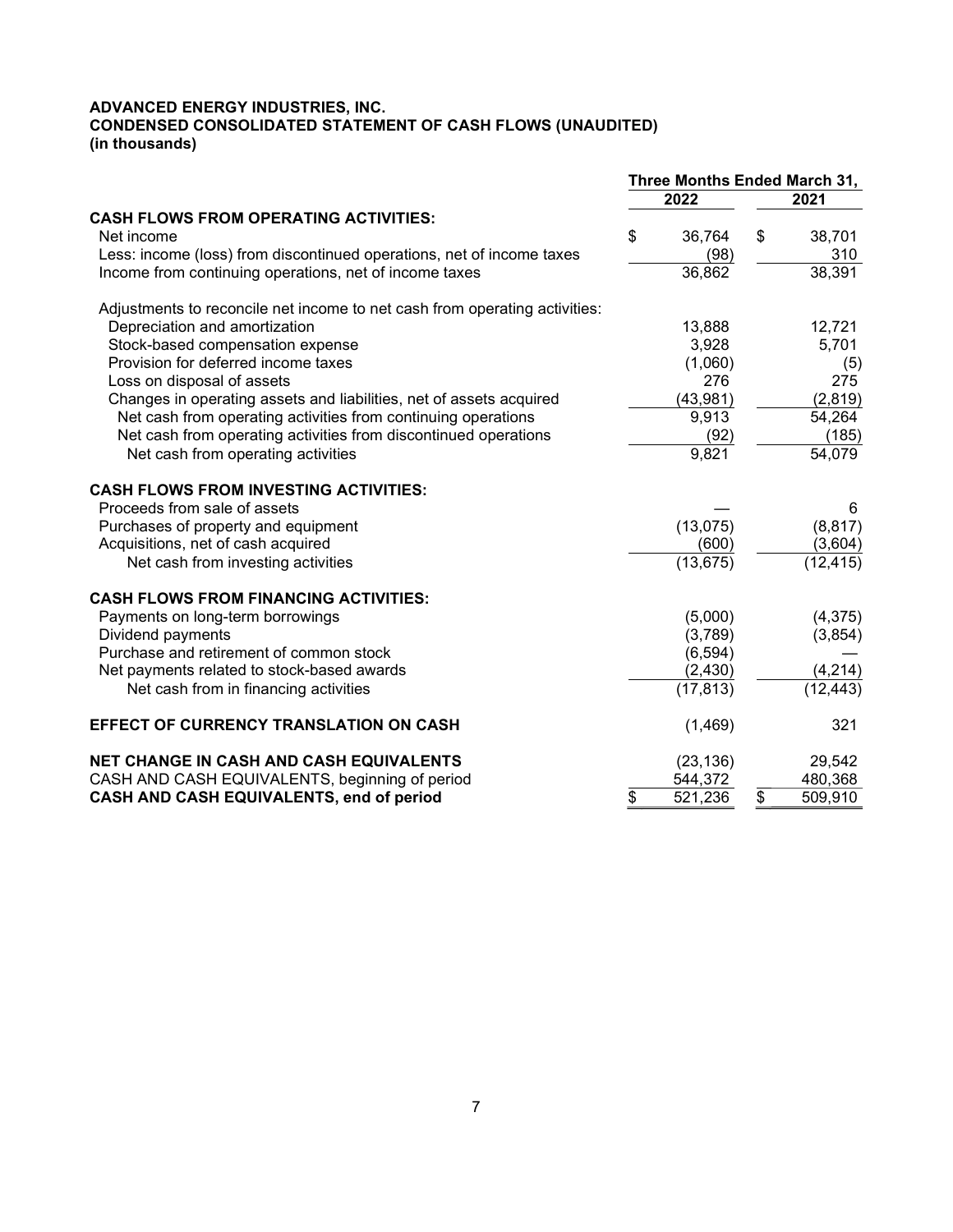#### ADVANCED ENERGY INDUSTRIES, INC. SUPPLEMENTAL INFORMATION (UNAUDITED) (in thousands)

## Net Sales by Product Line Three Months Ended

|                         |   | December 31, |         |  |         |
|-------------------------|---|--------------|---------|--|---------|
|                         |   | 2022         | 2021    |  | 2021    |
| Semiconductor Equipment | S | 202,957      | 180,716 |  | 179,346 |
| Industrial and Medical  |   | 82.898       | 78.415  |  | 98.764  |
| Data Center Computing   |   | 76.238       | 59.154  |  | 80.081  |
| Telecom and Networking  |   | 35,366       | 33,335  |  | 38,739  |
| Total                   |   | 397,459      | 351,620 |  | 396,930 |

# Net Sales by Geographic Region<br>
March 31, Dec

| -<br>.<br>. .                  |               |  |         |  |              |  |  |  |
|--------------------------------|---------------|--|---------|--|--------------|--|--|--|
|                                | March 31,     |  |         |  | December 31, |  |  |  |
|                                | 2022          |  | 2021    |  | 2021         |  |  |  |
| <b>United States</b>           | \$<br>158,742 |  | 131,598 |  | 151,100      |  |  |  |
| North America (excluding U.S.) | 23.979        |  | 26.247  |  | 27.100       |  |  |  |
| Asia                           | 162.047       |  | 149.591 |  | 163,598      |  |  |  |
| Europe                         | 46.665        |  | 40.422  |  | 49,305       |  |  |  |
| Other                          | 6.026         |  | 3,762   |  | 5.827        |  |  |  |
| Total                          | 397,459       |  | 351,620 |  | 396,930      |  |  |  |
|                                |               |  |         |  |              |  |  |  |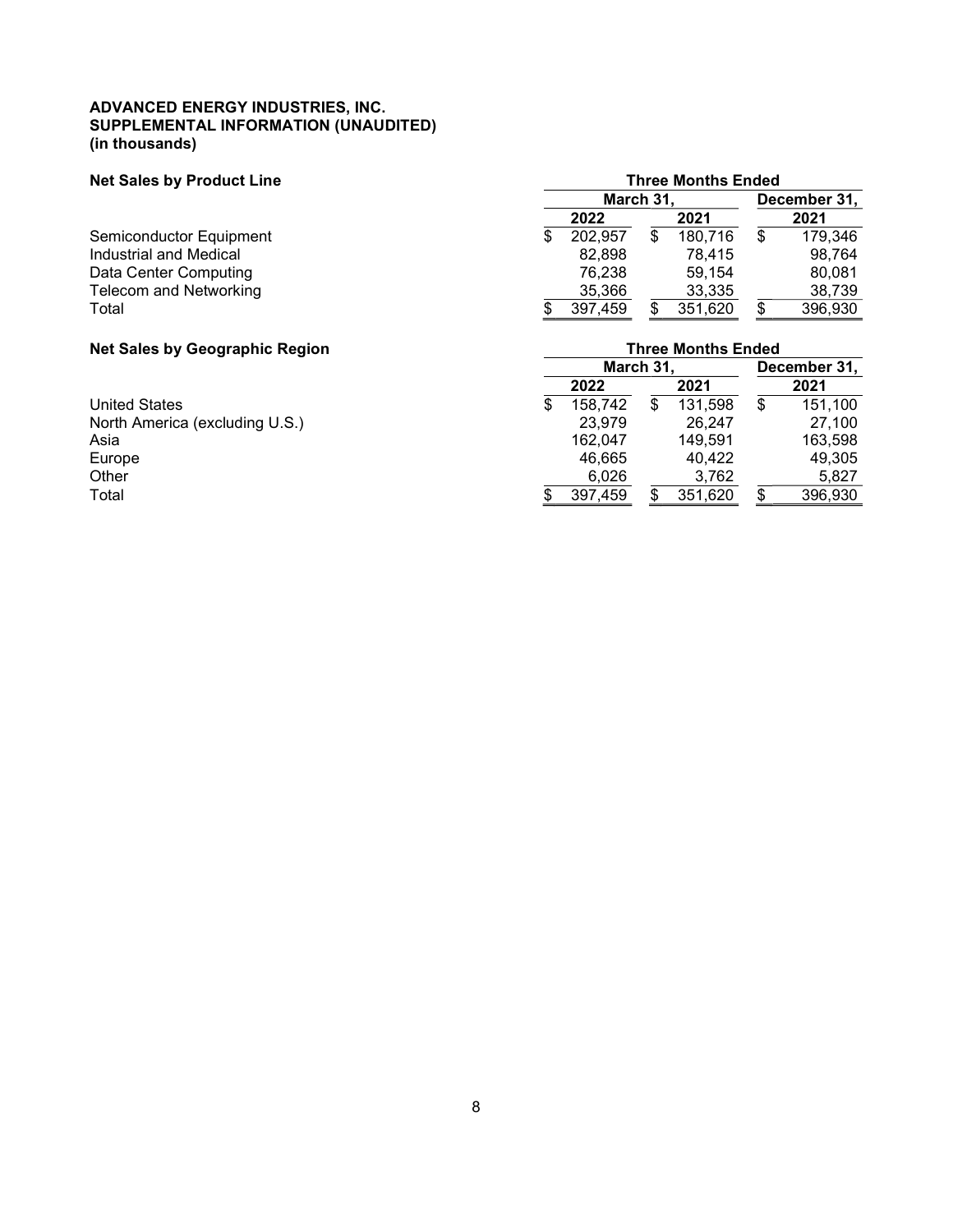#### ADVANCED ENERGY INDUSTRIES, INC. SELECTED OTHER DATA (UNAUDITED) (in thousands)

#### Reconciliation of Non-GAAP measure - operating expenses and operating income, excluding certain items Three Months Ended

| experises and operating income, excluding certain items                    | iiiice Muiiuis Liiucu |           |    |          |              |          |  |  |
|----------------------------------------------------------------------------|-----------------------|-----------|----|----------|--------------|----------|--|--|
|                                                                            |                       | March 31, |    |          | December 31, |          |  |  |
|                                                                            |                       | 2022      |    | 2021     |              | 2021     |  |  |
| Gross profit from continuing operations, as reported                       | \$.                   | 144,316   | \$ | 137,503  | \$           | 139,747  |  |  |
| Adjustments to gross profit:                                               |                       |           |    |          |              |          |  |  |
| Stock-based compensation                                                   |                       | 231       |    | 350      |              | (19)     |  |  |
| Facility expansion, relocation costs and other                             |                       | 1,284     |    | 1,838    |              | 997      |  |  |
| Acquisition-related costs                                                  |                       | (502)     |    | 8        |              | 234      |  |  |
| Non-GAAP gross profit                                                      |                       | 145,329   |    | 139,699  |              | 140,959  |  |  |
| Non-GAAP gross margin                                                      |                       | 36.6%     |    | 39.7%    |              | 35.5%    |  |  |
| Operating expenses from continuing operations, as reported<br>Adjustments: |                       | 99,659    |    | 93,321   |              | 97,537   |  |  |
| Amortization of intangible assets                                          |                       | (5,509)   |    | (5, 384) |              | (5, 556) |  |  |
| Stock-based compensation                                                   |                       | (3,697)   |    | (5,351)  |              | (2,939)  |  |  |
| Acquisition-related costs                                                  |                       | (1,668)   |    | (2,028)  |              | (679)    |  |  |
| Facility expansion, relocation costs and other                             |                       |           |    | (51)     |              | (17)     |  |  |
| Restructuring charges                                                      |                       | (1, 218)  |    | (1,038)  |              | (2, 231) |  |  |
| Non-GAAP operating expenses                                                |                       | 87,567    |    | 79,469   |              | 86,115   |  |  |
| Non-GAAP operating income                                                  |                       | 57,762    | \$ | 60,230   | \$           | 54,844   |  |  |
| Non-GAAP operating margin                                                  |                       | 14.5%     |    | 17.1%    |              | 13.8%    |  |  |

#### Reconciliation of Non-GAAP measure - income excluding certain items Three Months Ended

| <b>EVALUATILY CERTIFICITIS</b>                          | <u>HILGG MONUS FIIAGA</u> |          |      |          |              |         |  |  |
|---------------------------------------------------------|---------------------------|----------|------|----------|--------------|---------|--|--|
|                                                         | March 31,                 |          |      |          | December 31, |         |  |  |
|                                                         | 2022                      |          | 2021 |          | 2021         |         |  |  |
| Income from continuing operations, less non-controlling |                           |          |      |          |              |         |  |  |
| interest, net of income taxes                           | \$                        | 36,876   | S    | 38,358   | \$           | 39,753  |  |  |
| Adjustments:                                            |                           |          |      |          |              |         |  |  |
| Amortization of intangible assets                       |                           | 5,509    |      | 5,384    |              | 5,556   |  |  |
| Acquisition-related costs                               |                           | 1,166    |      | 2,036    |              | 913     |  |  |
| Facility expansion, relocation costs, and other         |                           | 1,284    |      | 1,889    |              | 1,014   |  |  |
| Restructuring charges                                   |                           | 1,218    |      | 1,038    |              | 2,231   |  |  |
| Unrealized foreign currency (gain) loss                 |                           | (1, 285) |      | (2,202)  |              | (134)   |  |  |
| Acquisition-related costs and other included in other   |                           |          |      |          |              |         |  |  |
| income (expense), net                                   |                           |          |      | 87       |              | (3,093) |  |  |
| Tax effect of non-GAAP adjustments                      |                           | (1,069)  |      | (1, 284) |              | 3,017   |  |  |
| Non-GAAP income, net of income taxes, excluding stock-  |                           |          |      |          |              |         |  |  |
| based compensation                                      |                           | 43,699   |      | 45,306   |              | 49,257  |  |  |
| Stock-based compensation, net of taxes                  |                           | 3,025    |      | 4,362    |              | 2,233   |  |  |
| Non-GAAP income, net of income taxes                    |                           | 46,724   |      | 49,668   |              | 51,490  |  |  |
|                                                         |                           |          |      |          |              |         |  |  |